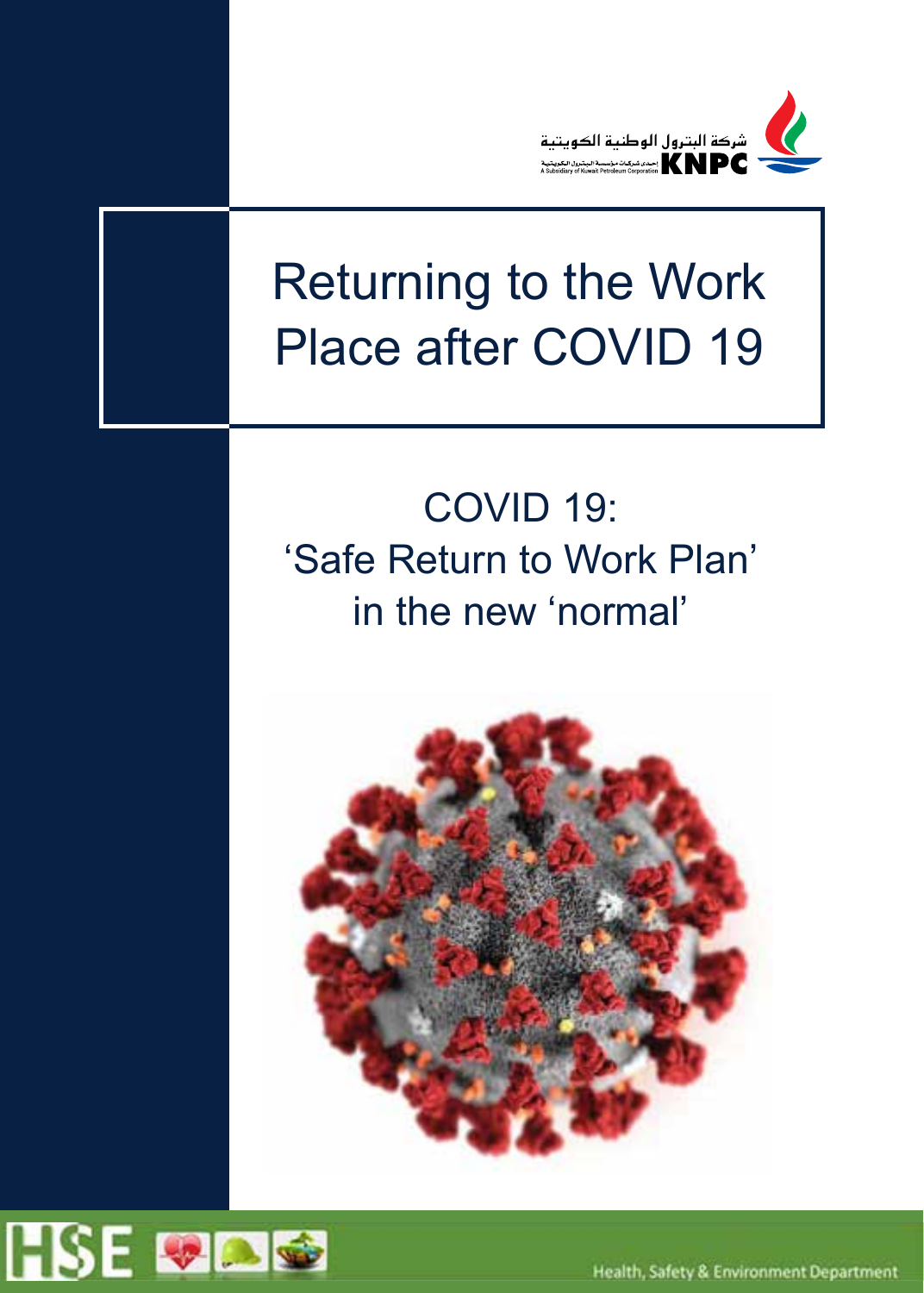

# **Guideline-3**

# **Booklet Content**

- 1. COVID 19 Golden Rules
- 2. HSE Requirements (from HOME to HOME)
- 3. Work from Home (for a section of employees)
- 4. Conclusion
- 5. Annexure-1 : What is COVID 19 & how it spreads?
- 6. Annexure-2 : COVID 19 Symptoms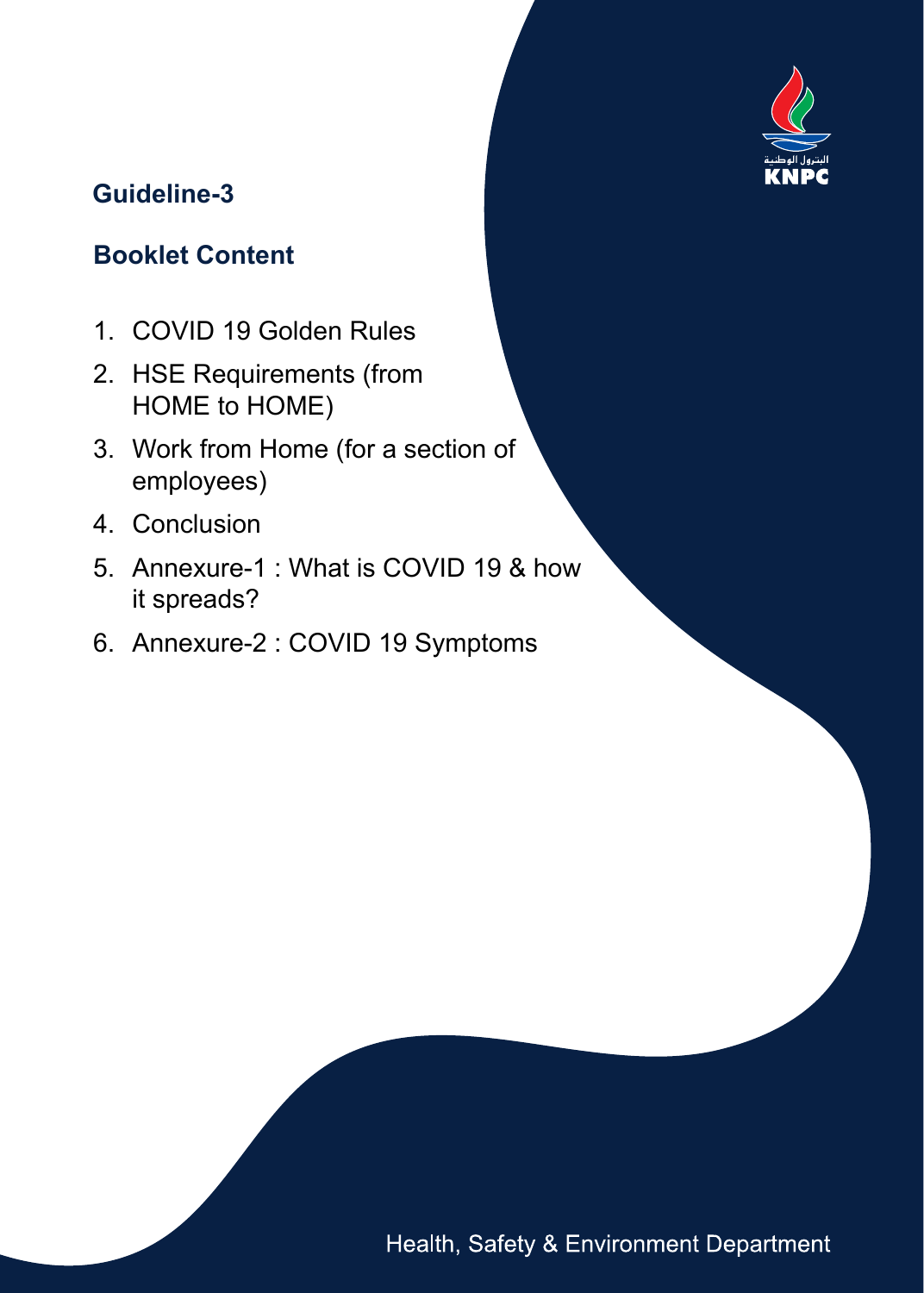

#### **Guideline-3 (COVID-19 Golden Rules)**

#### **Appropriate resources required for effective compliance of following measures by workforce**

- a. Employees who are unwell shall stay at home and seek medical advice
- b. Practice Social Distancing
- c. Follow good respiratory hygiene measures
- d. Practice hand hygiene
- e. Cleaning of work places, work equipment & facilities Details given in subsequent slides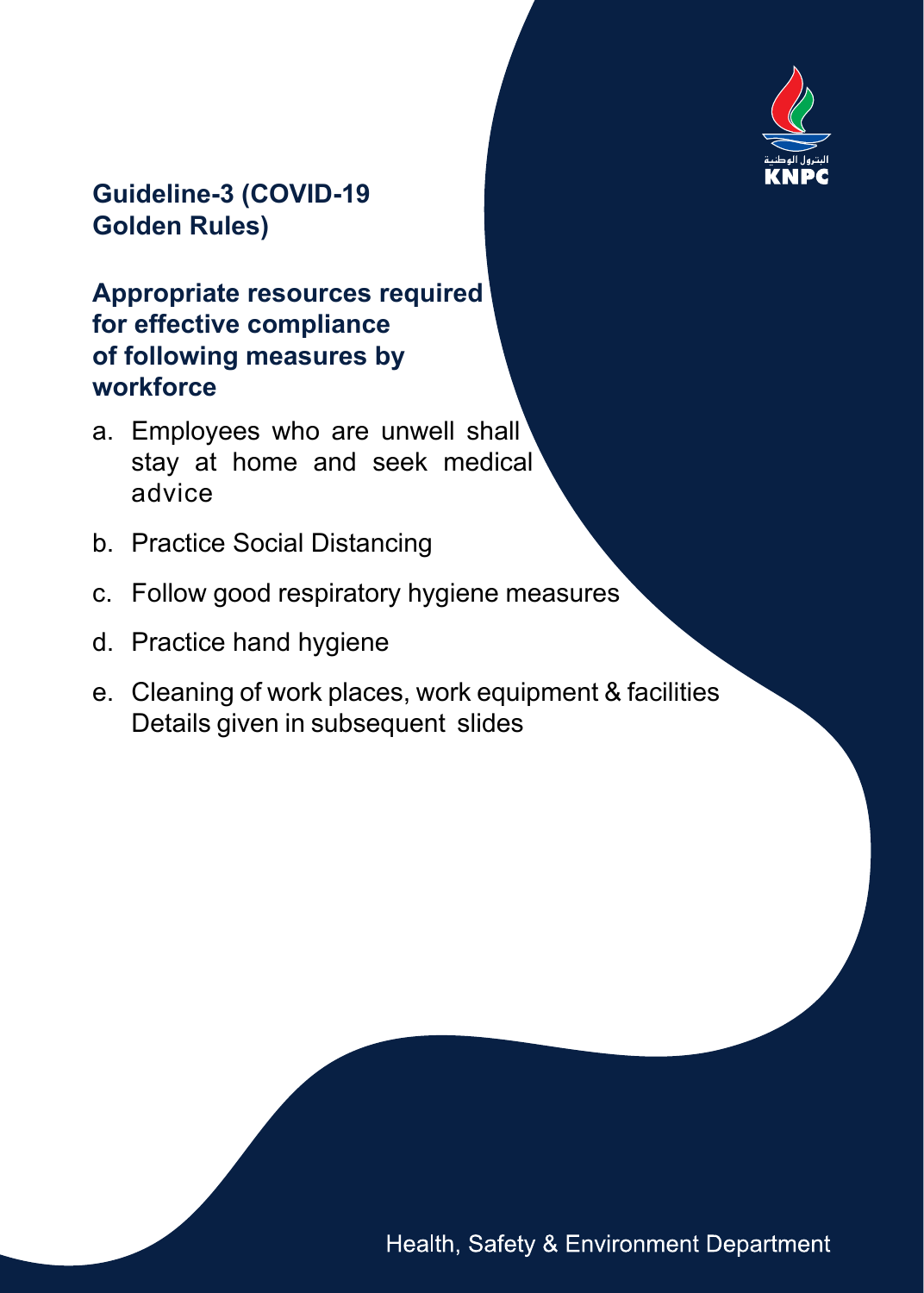

#### **COVID-19 Golden Rules (contd.)**

### **Practise Social Distancing**

a) Maintain at least 1 meter

b) Avoid close contact with others

c) Avoid shaking hands; practice other forms of greeting

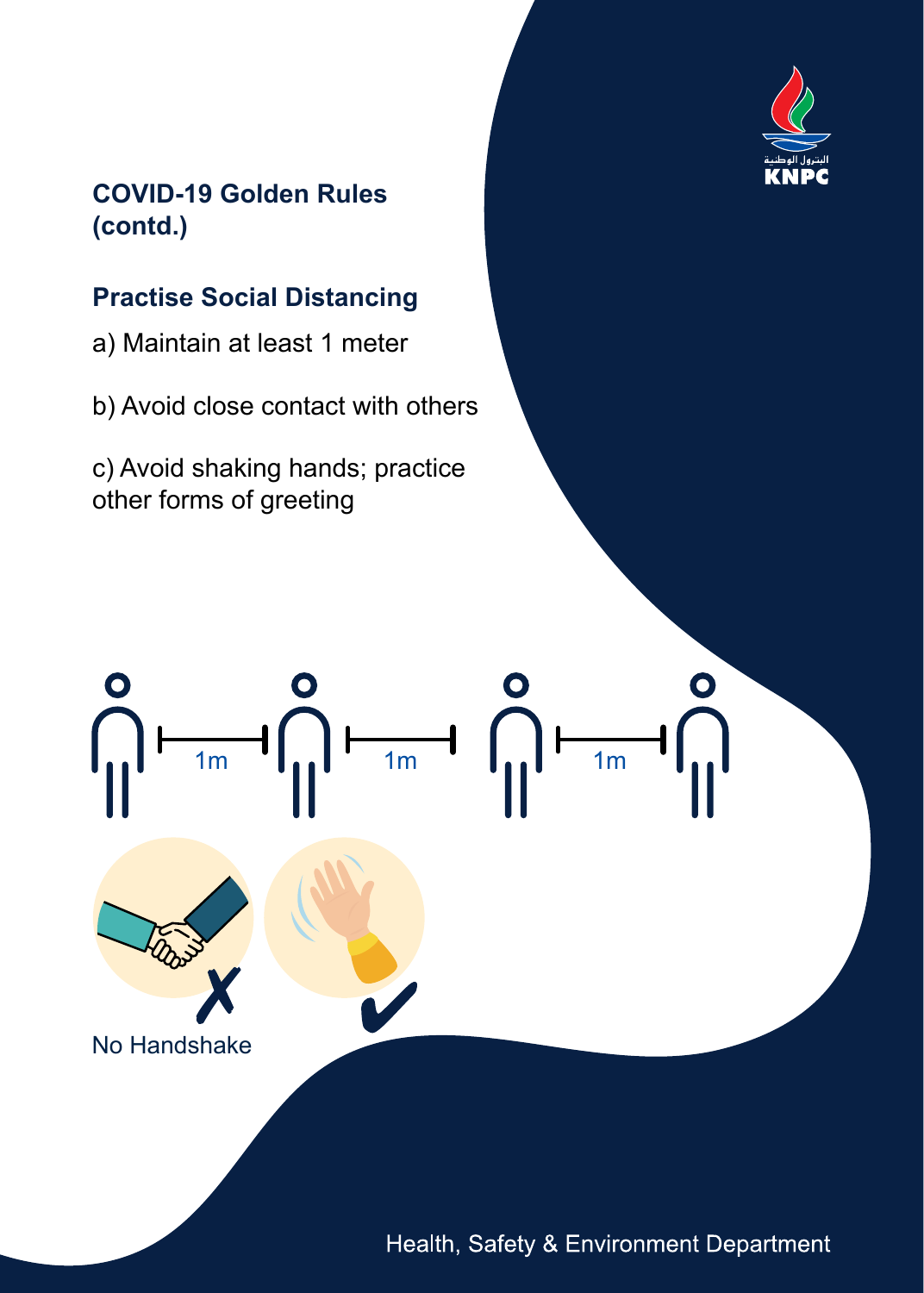

### **COVID-19 Golden Rules (contd.)**

#### **Follow good respiratory hygiene measures**

a) Cover your mouth and nose with tissues while coughing or sneezing; if tissues is not available cough or sneeze into your elbow.

b) Dispose off used tissues into a closed waste bin & wash hands immediately.

c) Wash hands up to elbow if you have coughed or sneezed into your elbow.

d) Avoid touching eyes, nose and mouth.

e) Wear mask covering nose and mouth.

f) Dispose off used face mask into a closed waste bin & wash hands immediately.

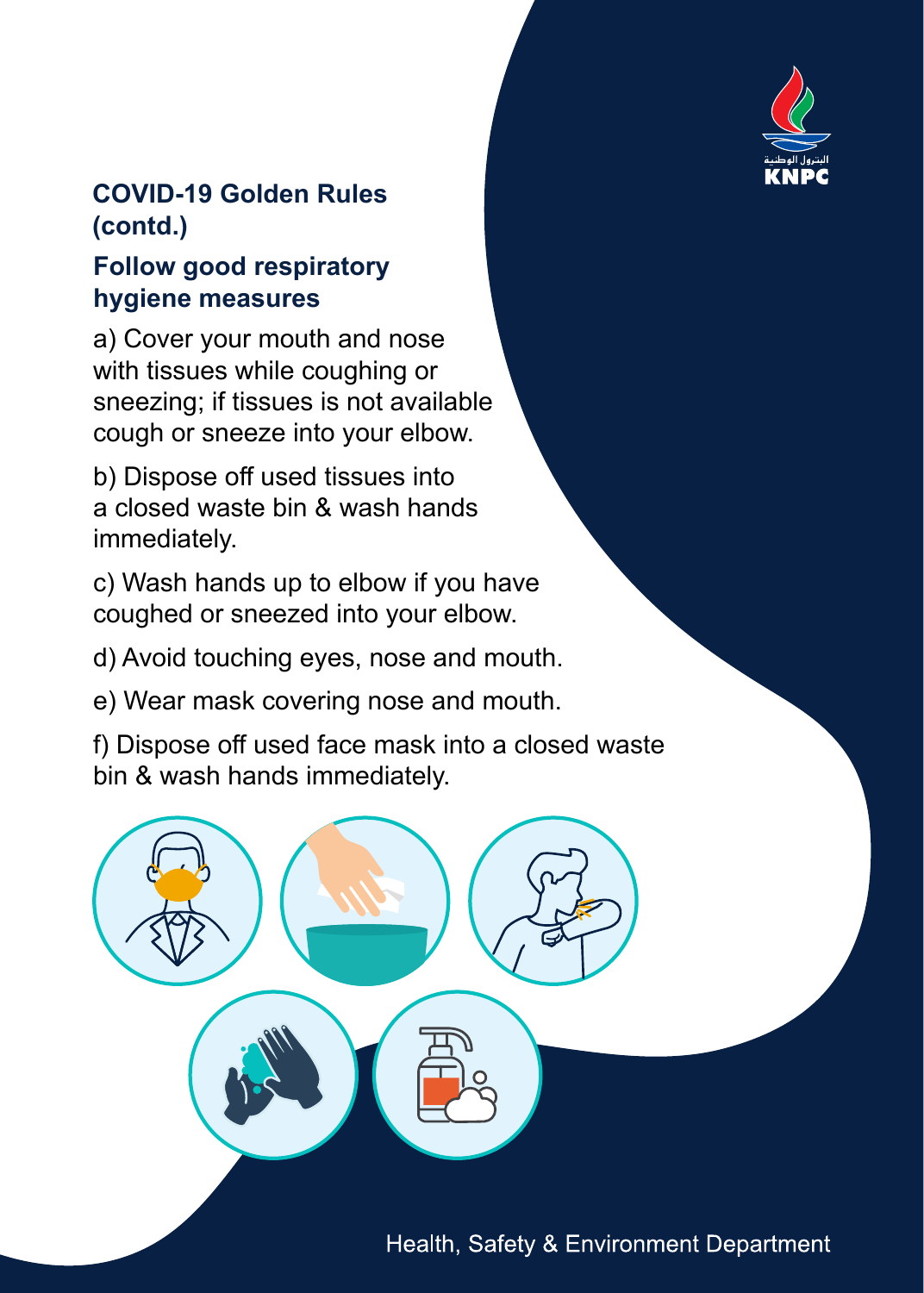

#### **COVID-19 Golden Rules (contd.)**

# **Practise hand hygiene**

a) Wash your hands frequently with soap & water for at least 20 seconds; if soap & water are not available sanitize your hands with a sanitizer containing at least 60% alcohol

- b) Wash your hands
- Immediately before eating
- If you touch contaminated objects / surfaces
- After you cough, sneeze or blow your nose
- After disposing off the used tissue
- After disposing off the used face mask
- After any accidental contact with sick persons
- After visiting wash room

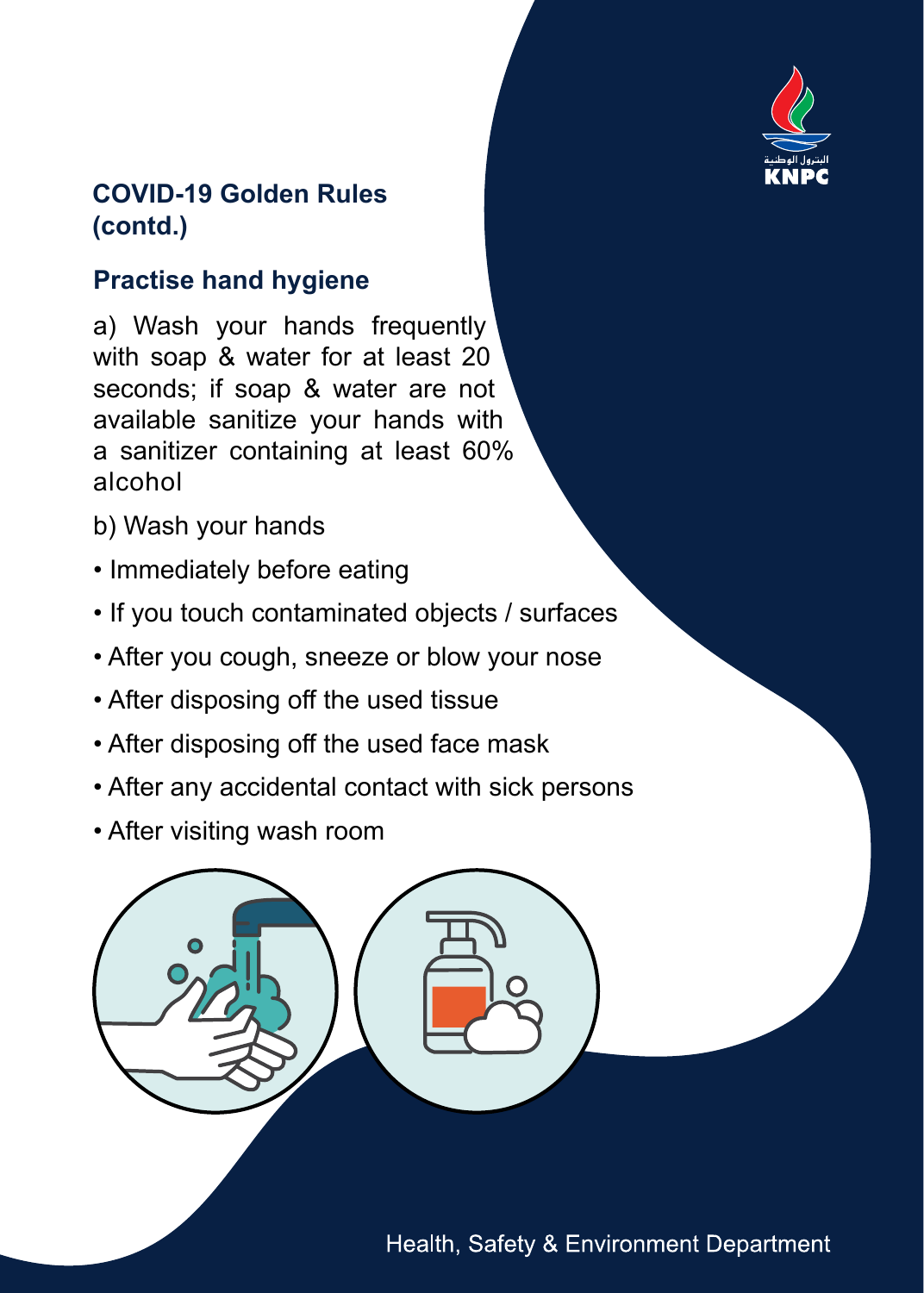

#### **Actions to consider: from home to the workplace**

# **A) Before leaving home**

- **i. You are advised to seek medical opinion and inform your supervisor, if you belong to any of the following category:**
- A. Age > 60
- B. Suffer from chronic disease
- C. Have cancer
- D. Have a medical condition that may affect immunity
- E. Are taking medications that suppress the immune system
- F. If you are pregnant
- **ii. If you feel unwell and / or have any symptoms of COVID 19**
- A. stay at home
- B. seek medical care (follow the guidance issued by MOH, Kuwait)
- C. inform your supervisor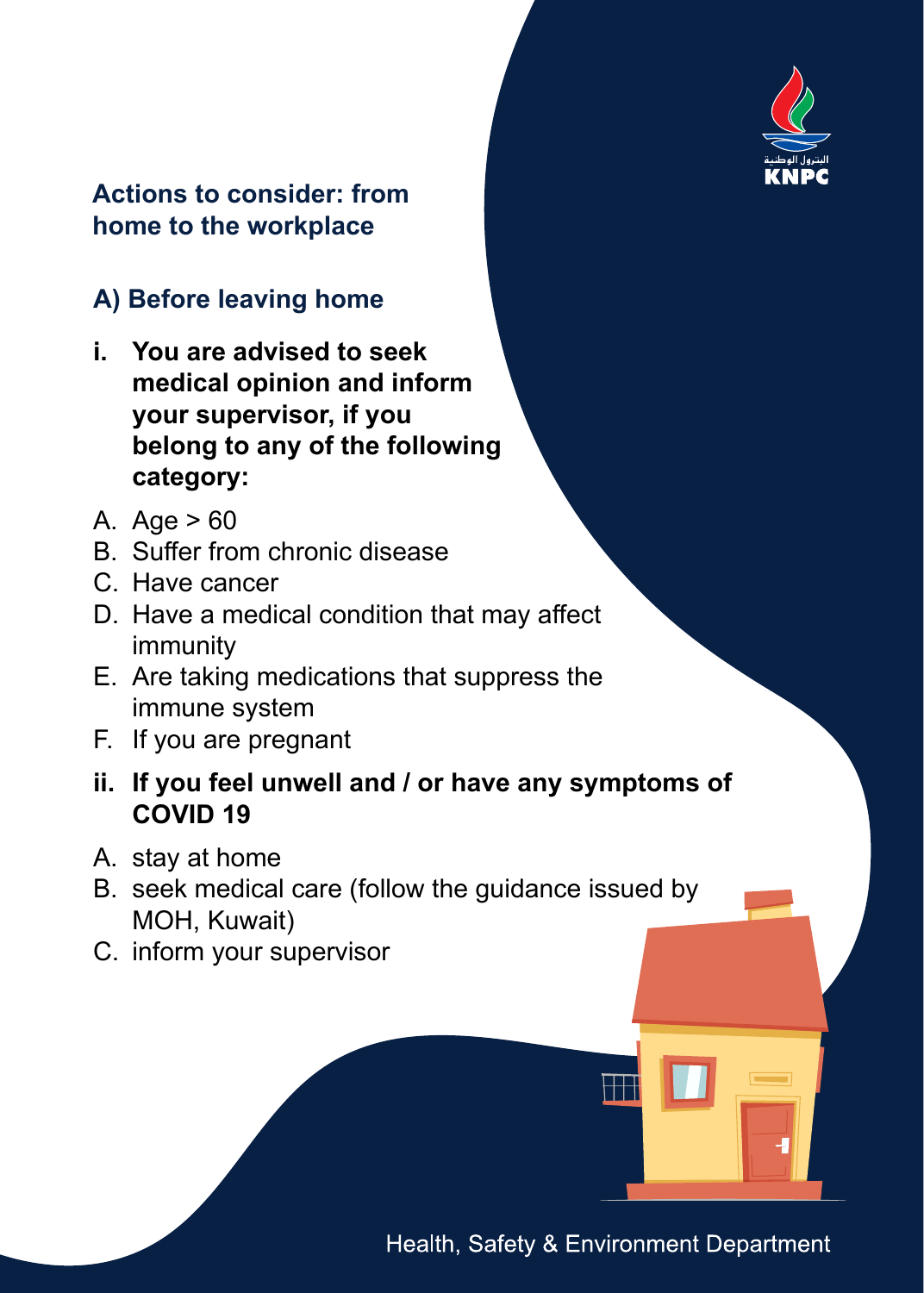

#### **Actions to consider: from home to the workplace**

# **B) Transport to and from work**

- A. Travel alone while coming to work & going back
- B. If travelling in shared transport,
	- maintain social distance of 1 meter
	- wear face mask
	- sanitize hands
- C. Travel in cleaned / disinfected pool vehicle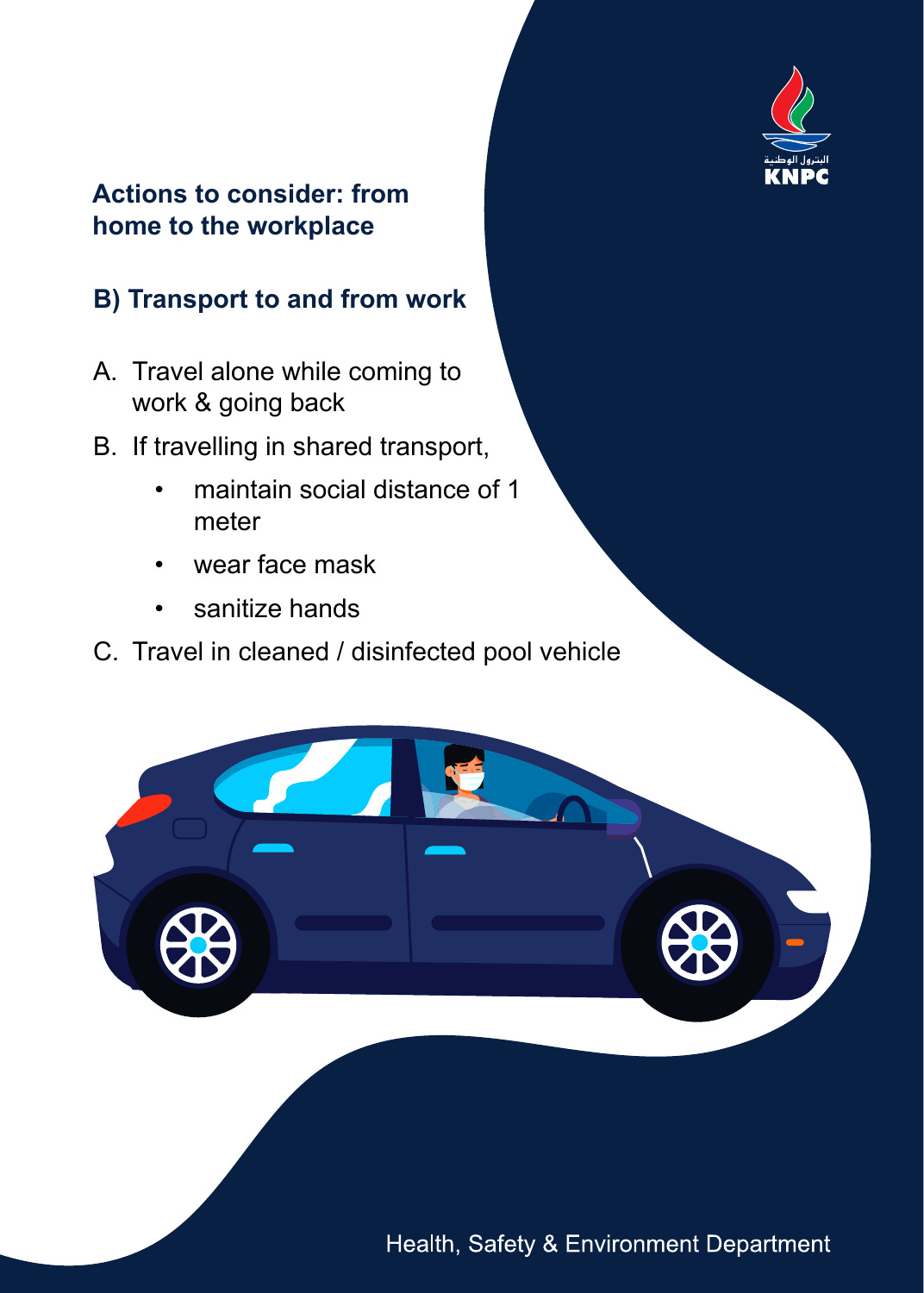

#### **Actions to consider: At the entry gate (before entering the workplace)**

#### **A) Symptom screening (including temperature checking)**

- A. Undergo body temperature check at the entrance gate
- B. In case the temperature is higher than normal, follow the instructions; do not enter office

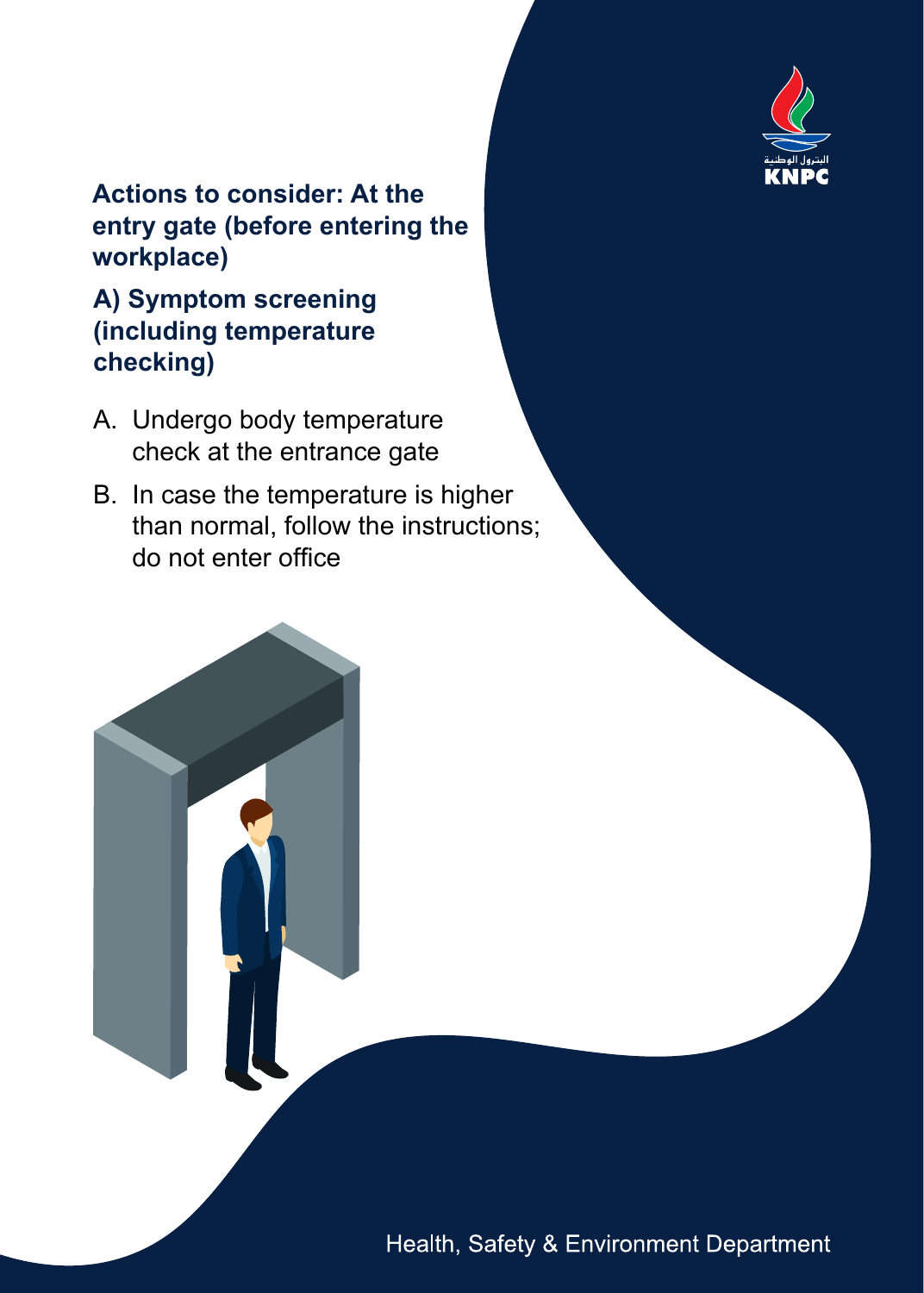

#### **Actions to consider: At the entry gate (before entering the workplace)**

#### **B) Avoid congestion at the entrance / exit**

- A. Practice social distancing at the entrance; adhere to Security Personal instructions
- B. Practice social distancing while waiting to board into pool buses & disembarking from the bus; follow first in –last out sequence
- C. Avoid shaking hands, unnecessary talks & greetings
- D. Wear face mask
- E. Follow the instructions of your superior and attend duty as per his / her direction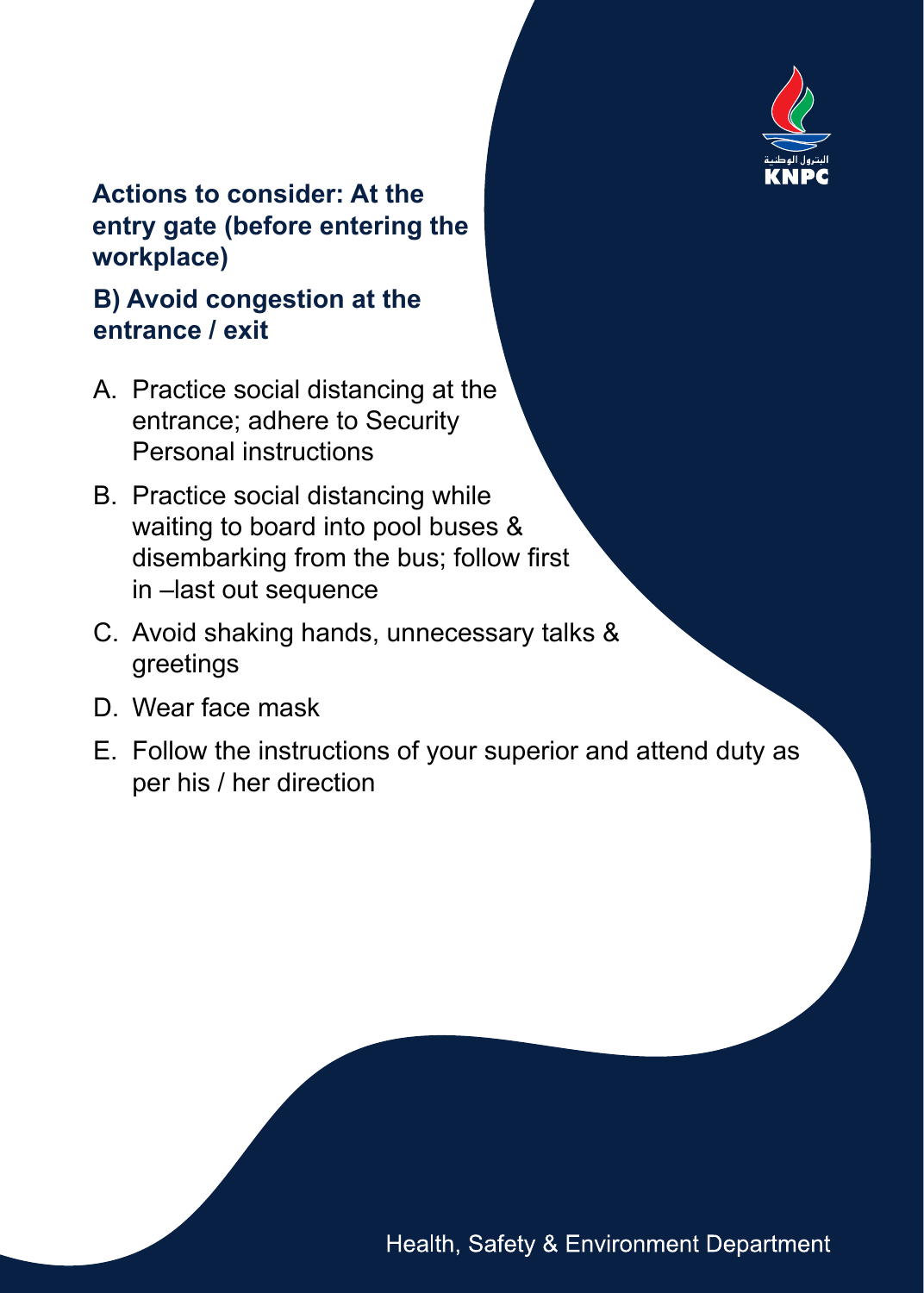

- A. Wash / sanitize your hands after reaching your office
- B. Register your attendance with your supervisor
- C. Comply with social distancing rule (1 meter)
- D. In the presence of any other person always wear your face mask; while you are alone at office or at process units you may take it off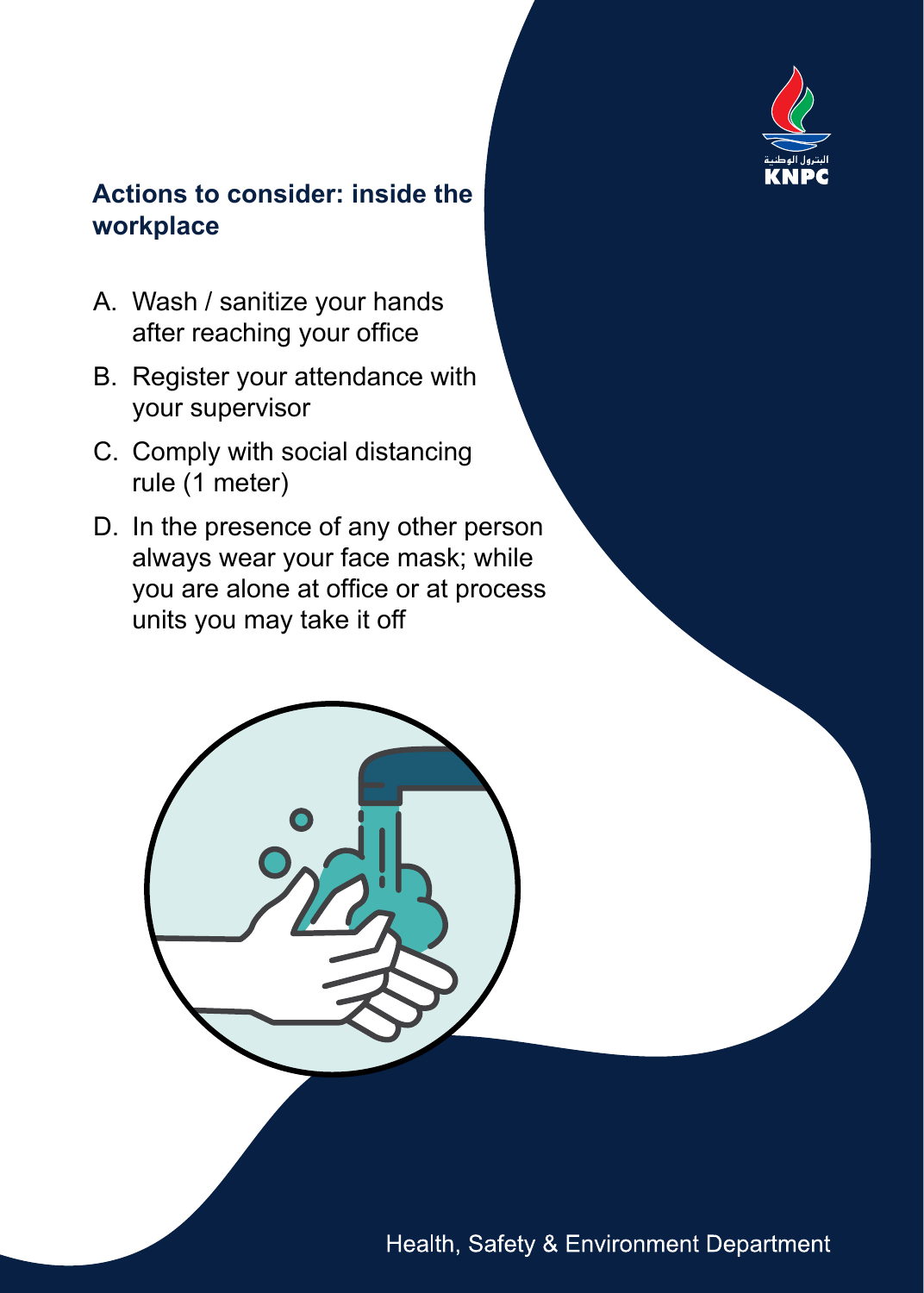

- A. Work equipment
- 1. Do not Share work tools and stationery items
- 2. If not possible, disinfect tools / stationery whenever you share them
- 3. Minimize paper work
- 4. In case you want to exchange paper, ensure hand hygiene practice
- B. Do not visit areas where your presence is not required
- C. Do not call any visitors to meet you in the office. Restrict your interaction through phone. If not possible, get approval from your supervisor and follow the procedure for meeting the visitors
- D. Social / religious gatherings are prohibited. You are encouraged to bring personal prayer mat.

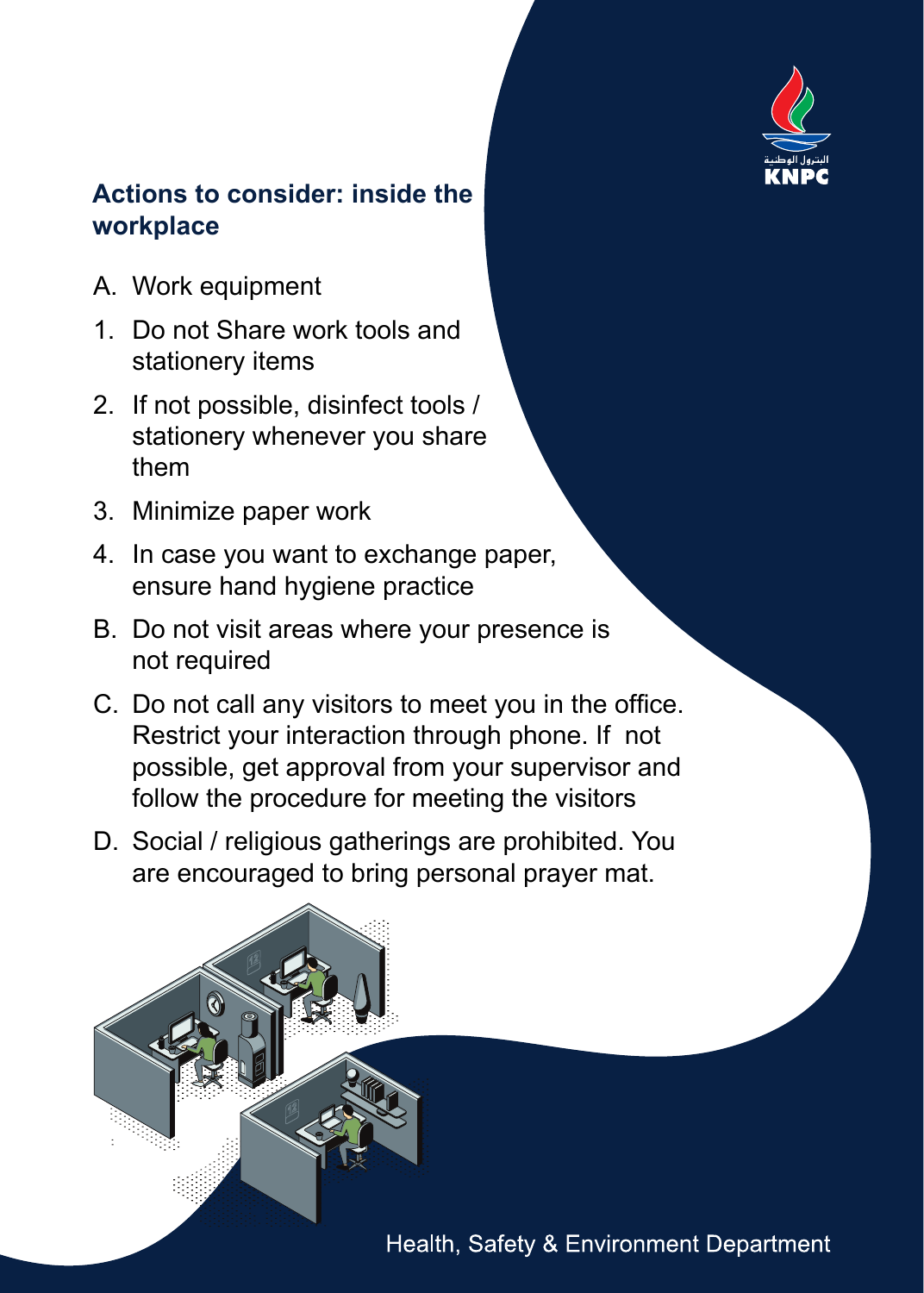

H. Meetings:

Avoid physical meetings. Conduct virtual meetings

In case of physical meetings, ensure the following:

- social distancing of 1 meter
- wearing face mask
- I. Use stairs / escalators whenever possible;Avoid touching handrailsUse designated elevators and avoid crowded elevator; While using elevators wear face mask
- J. If you develop symptoms of COVID-19 or felt sick at the work place:
	- Inform your supervisor
	- Call Medical division



Health, Safety & Environment Department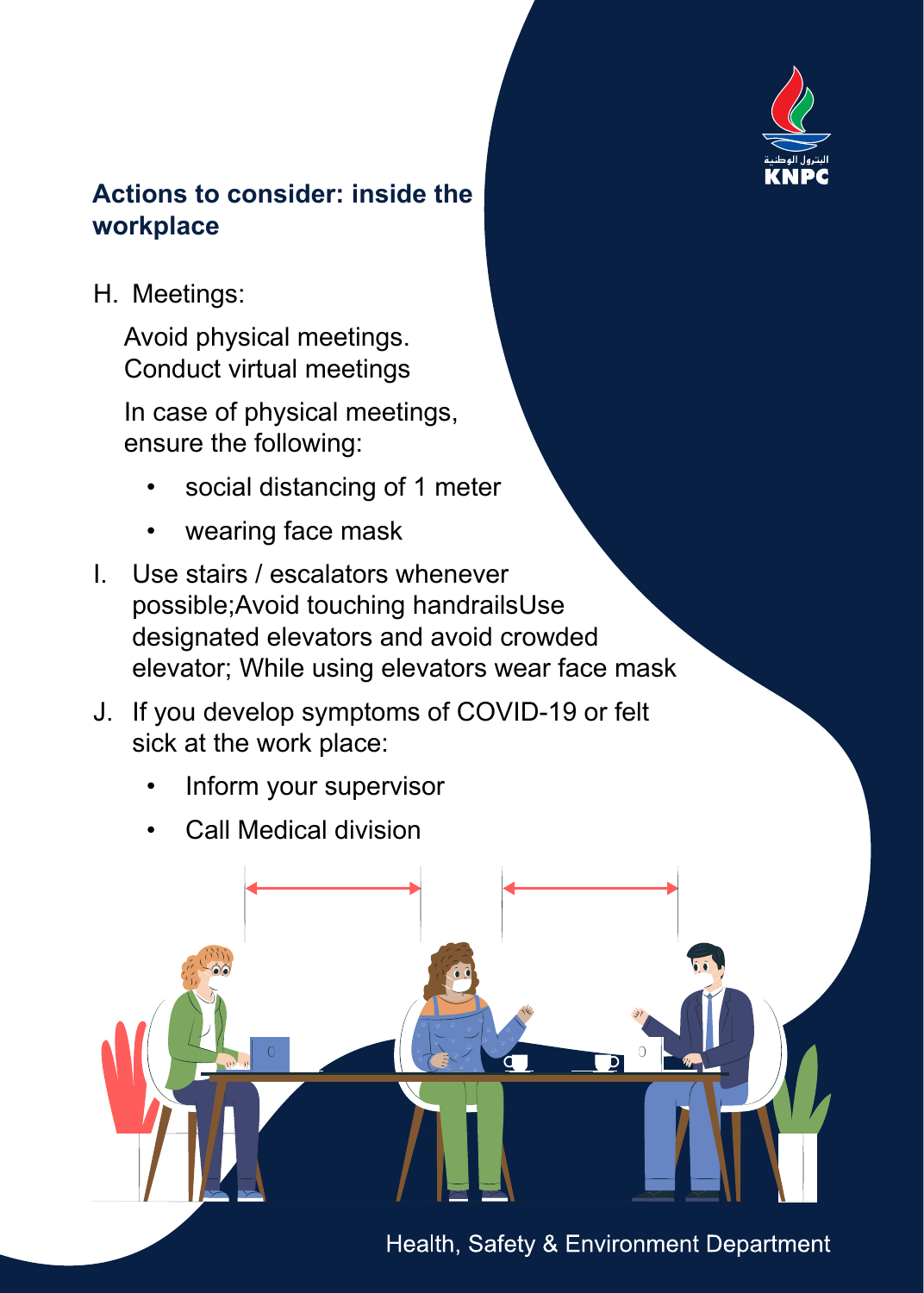

#### **Wash room facilities, Workplace cleanliness**

- A. Follow social distancing at wash room facilities
- B. Wash hands after using wash room
- Cleaning staff will visit at reduced frequency, only for garbage collection. Self Cleaning is encouraged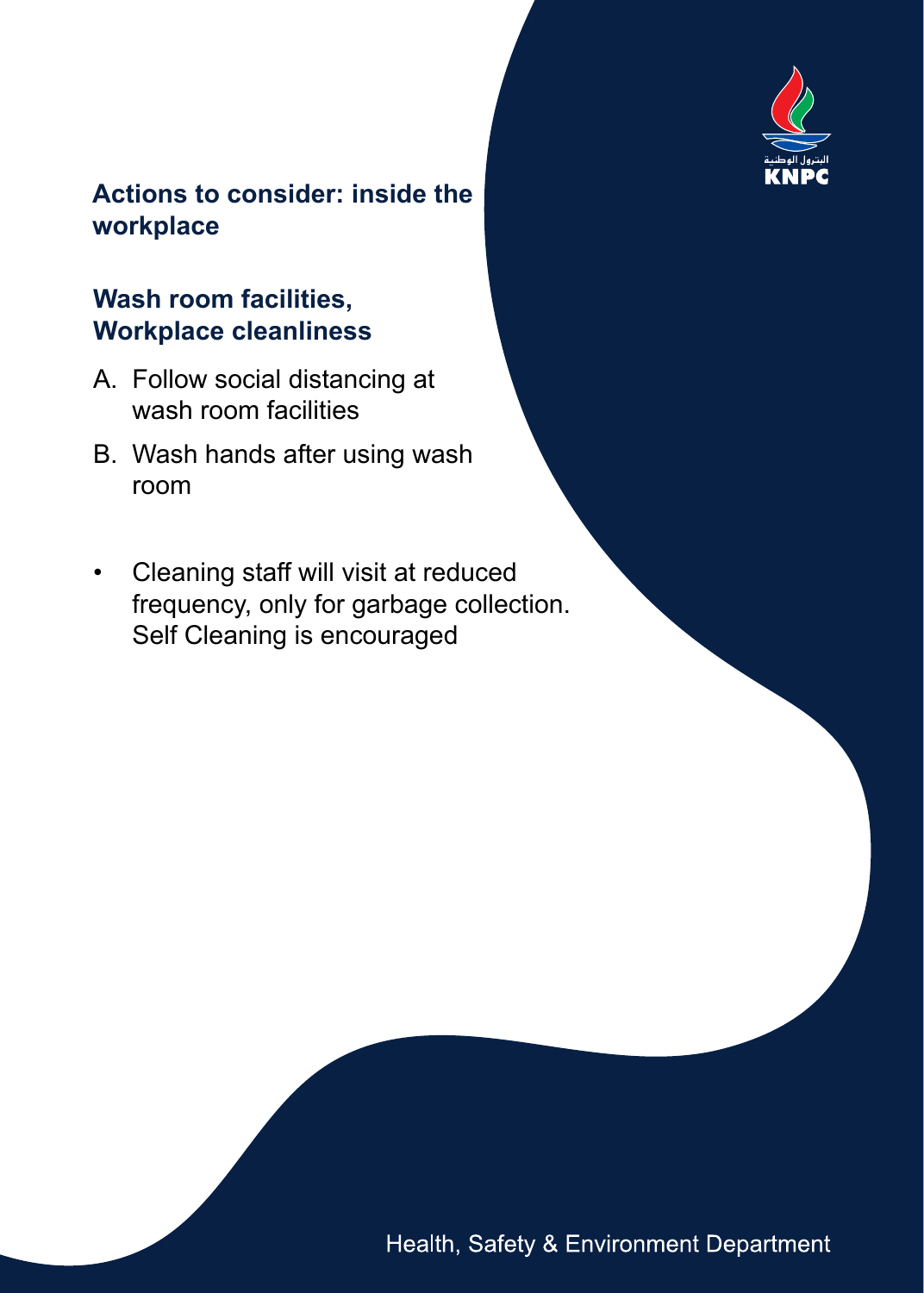

#### **Pantry facilities, Greenery (plants) inside offices**

- A. Pantry services will not be available till further notice.
- B. You are encouraged to bring your refreshments / food from home
- C. Ensure that the greenery (plants) inside office rooms are moved Out to a common designated area for frequent watering process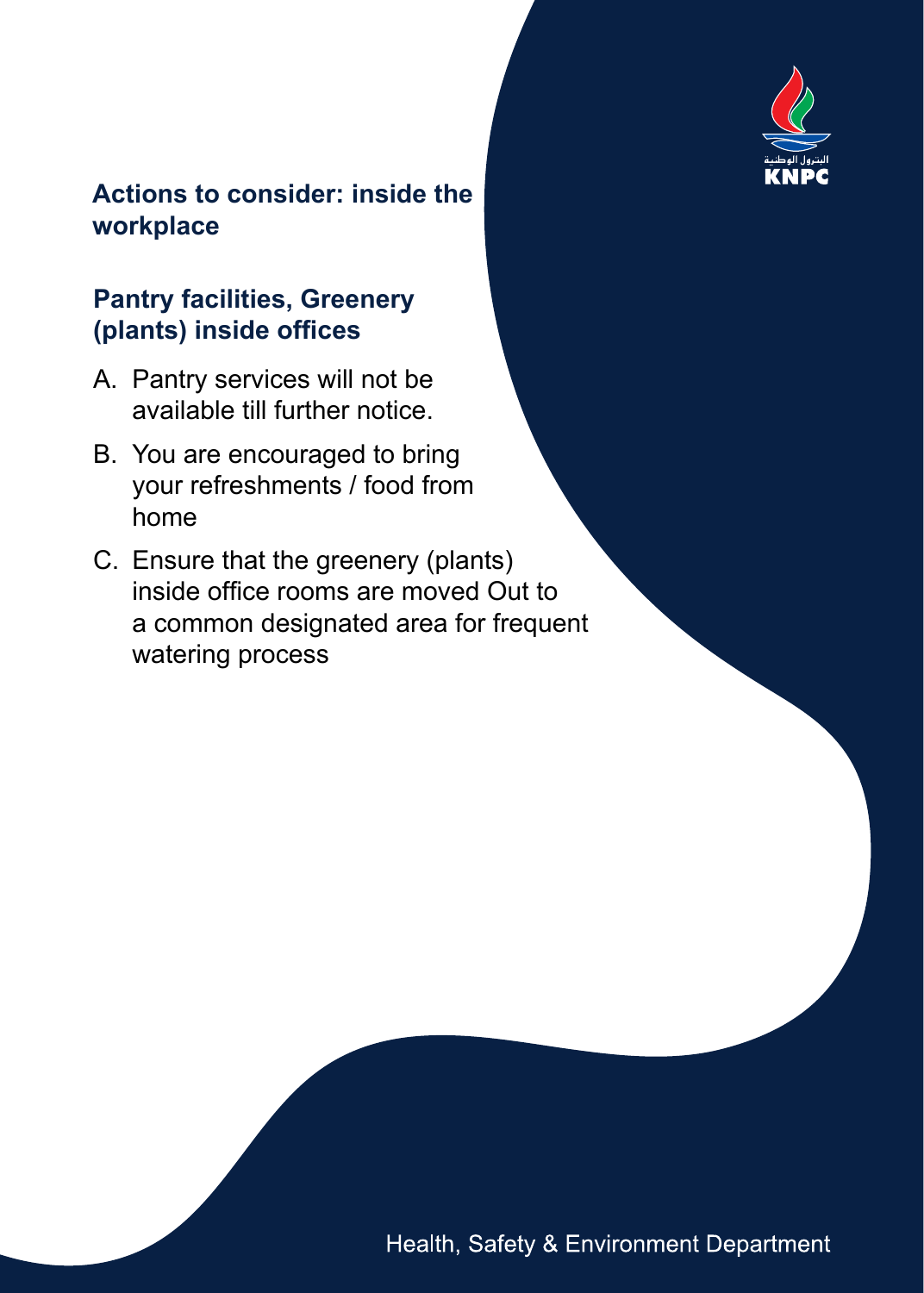

**Actions to consider: Travelling inside / between worksites**

**Travel in pool buses / cars for reaching office from entrance and back to entrance from office & Travel during working hours within site or from one site to another**

Refrain travel within & between sites. If not possible, follow the precautions below.

- A. Travel alone (in pool vehicles such as pick-ups & cars) while at work within sites / between sites
- B. If travelling alone is not possible maintain 1 m distance & use face mask
- C. Wash / sanitize your hands before entering and after getting out of the vehicle
- D. While using pool car, clean your seat before occupying it; employee driving the car shall clean / disinfect steering wheel in addition to his / her seat

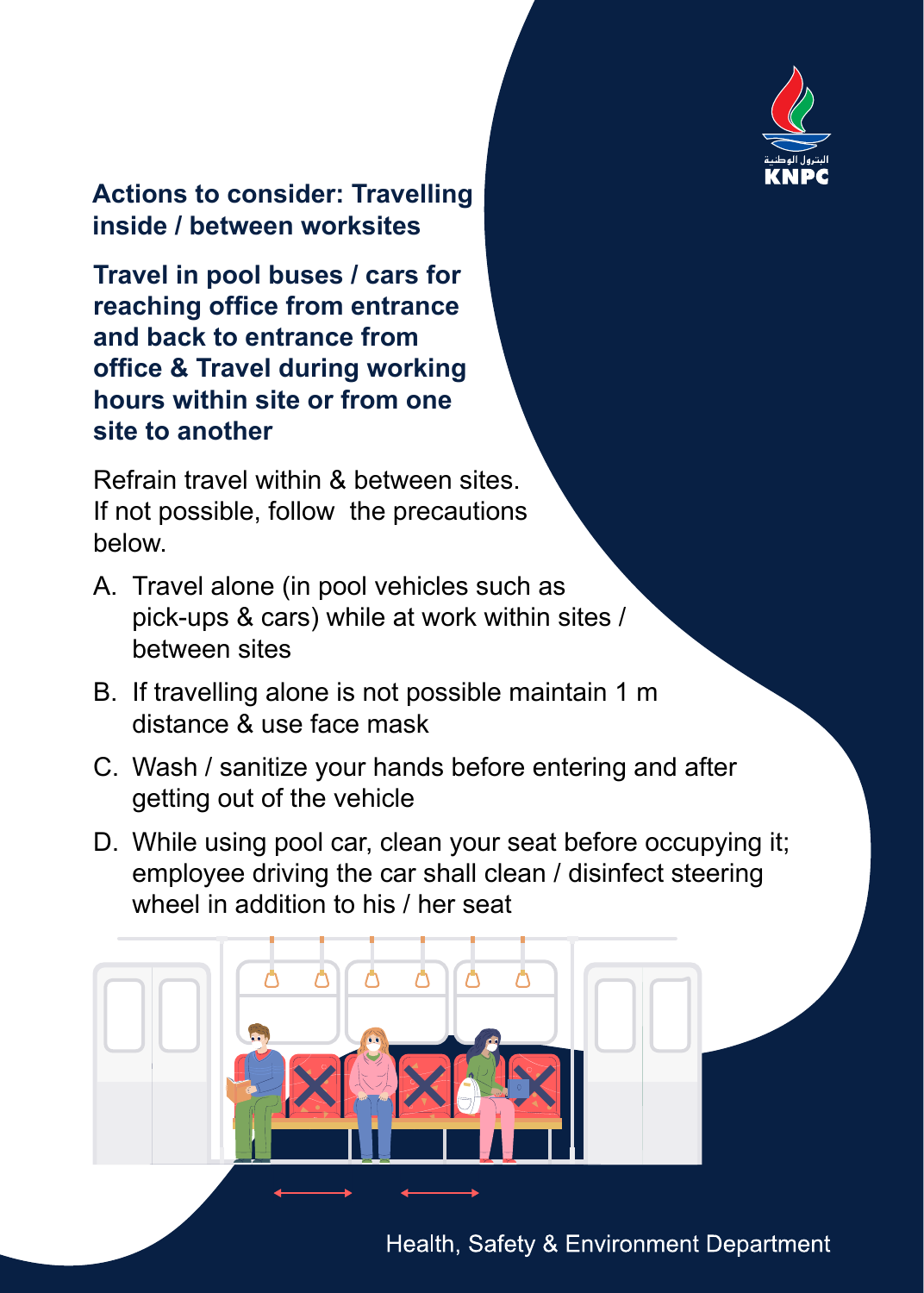

#### **Actions to consider: leaving the workplace**

- A. Wash your hands / sanitize before going out
- B. Social distancing to be followed while going out
- C. Wash hands after reaching home
- D. Ensure maximum personal hygiene after reaching home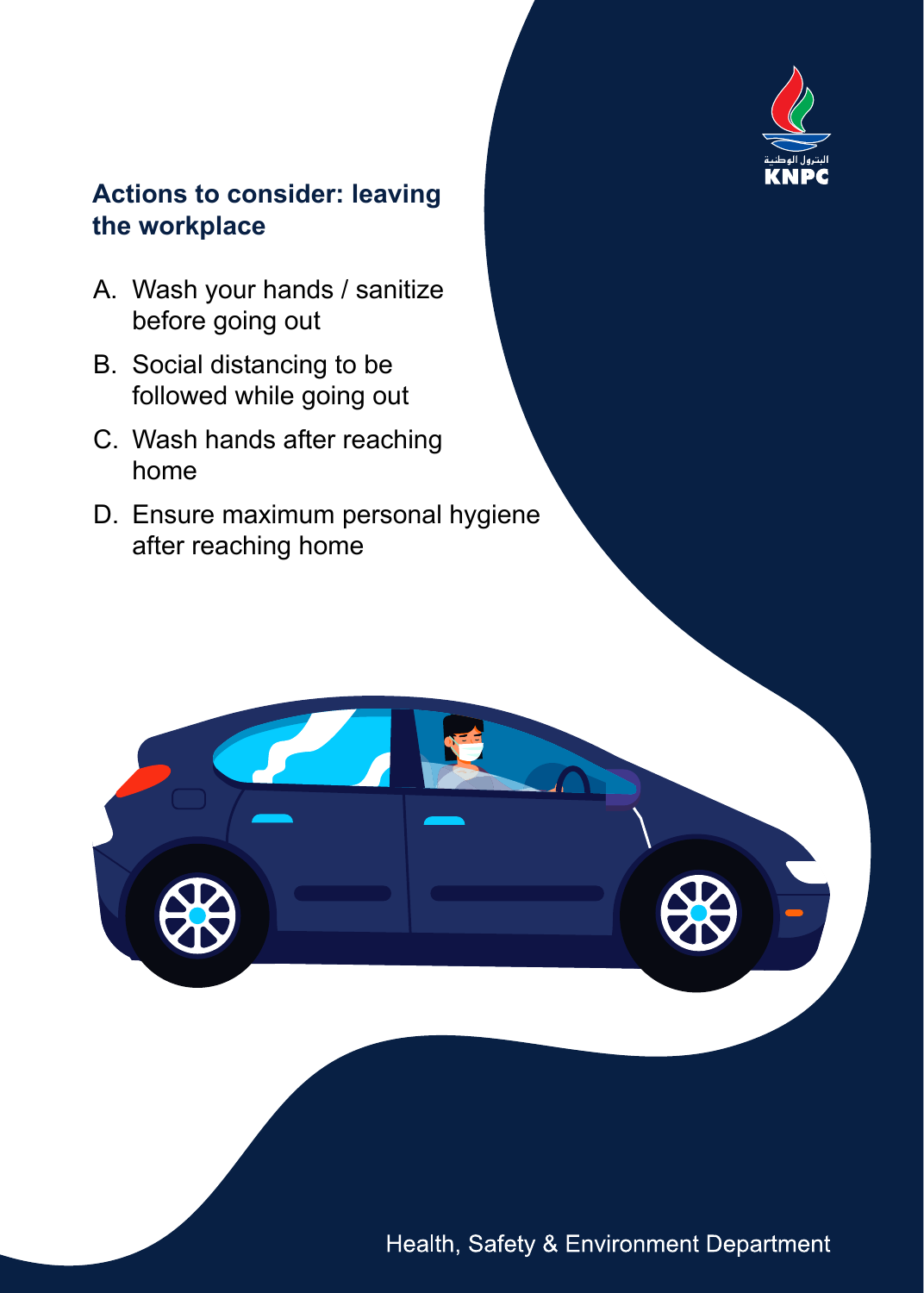

# **Conclusion**

- A. Wear a face mask covering your nose and mouth while in public places or in presence of any other personnel
- B. Maintain social distancing at all places
- C. Stay at home, if you are unwell and seek medical advice
- D. Follow COVID 19 Golden rules at all times

Utilize 'COVID 19 Safe Workplace Surveys' to self-monitor / verify compliance to all control measures related to COVID 19 (Survey checklists)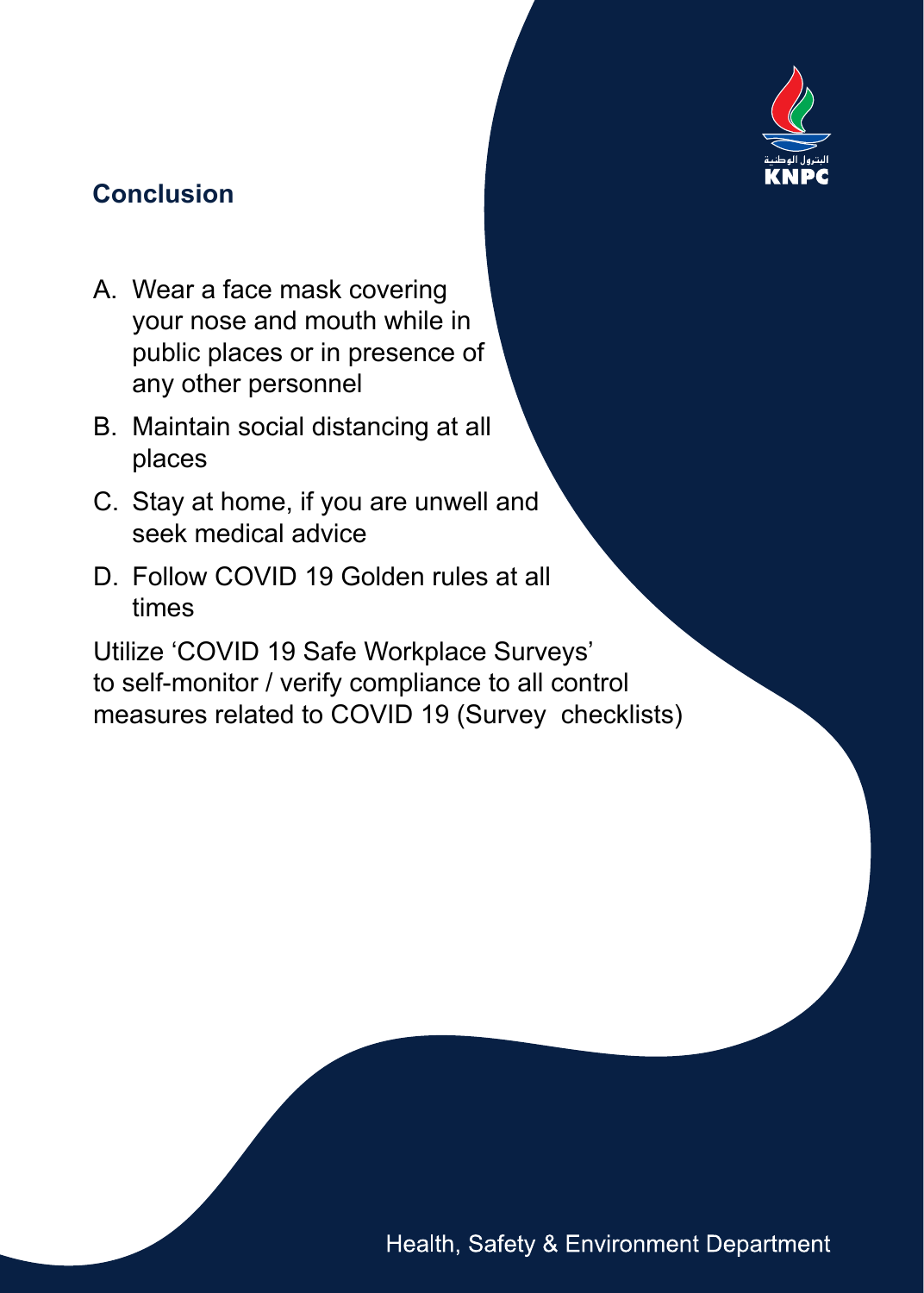

#### **Annexure-1: What is COVID-19 and how it spreads?**

#### **What is COVID-19?**

Corona virus Disease is an infectious disease. It is caused by a virus of the corona virus family.



#### **How COVID-19 spreads?**

- 1. COVID-19 spreads mainly from person to person. You can get infected by coming into close contact (within 1 meter) with a person who has COVID-19
- 2. You can get infected from respiratory droplets when an infected person coughs, sneezes, talks or laughs
- 3. You may also get infected by touching an object or surface contaminated with the virus and then touch your eyes, nose or mouth

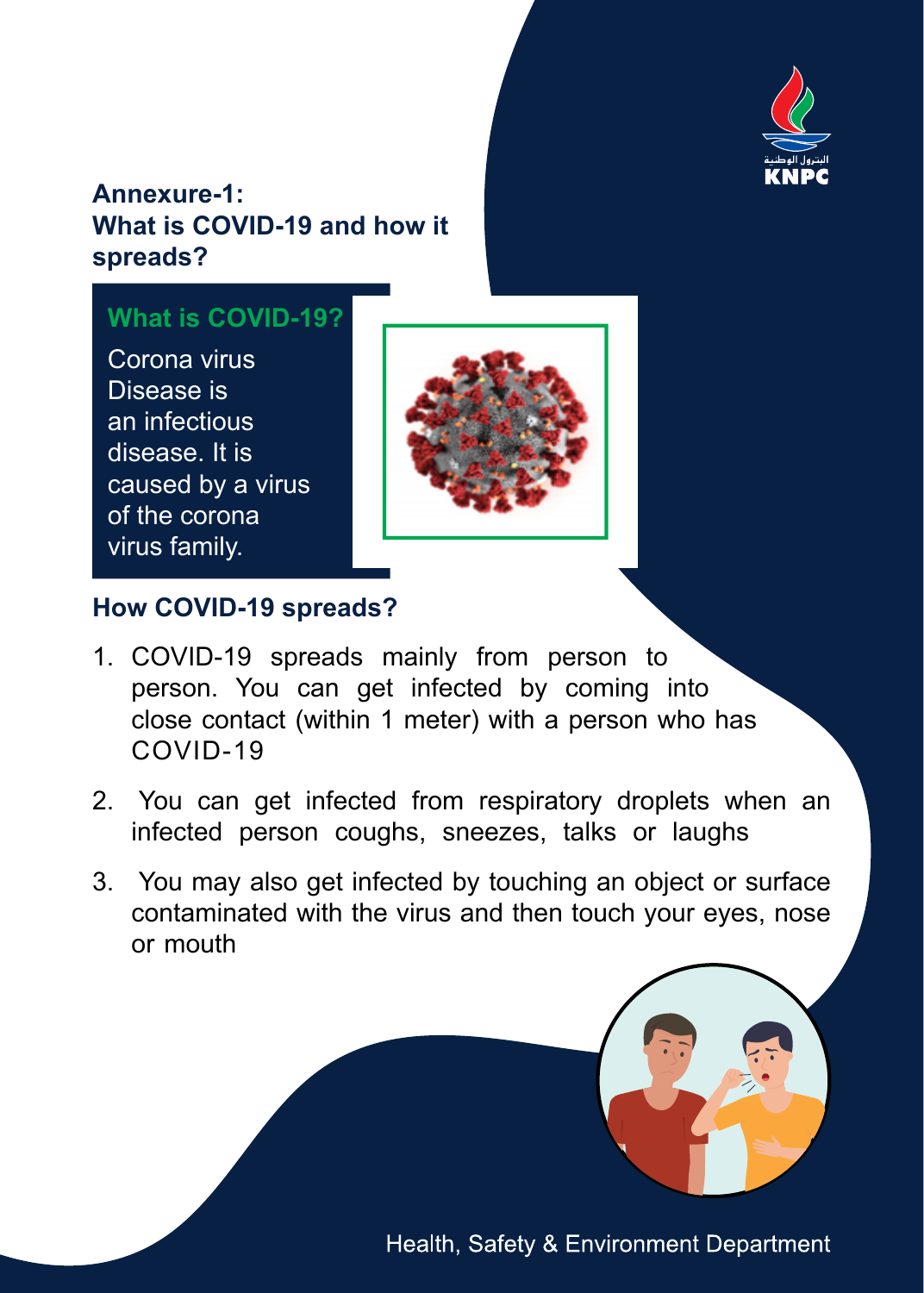